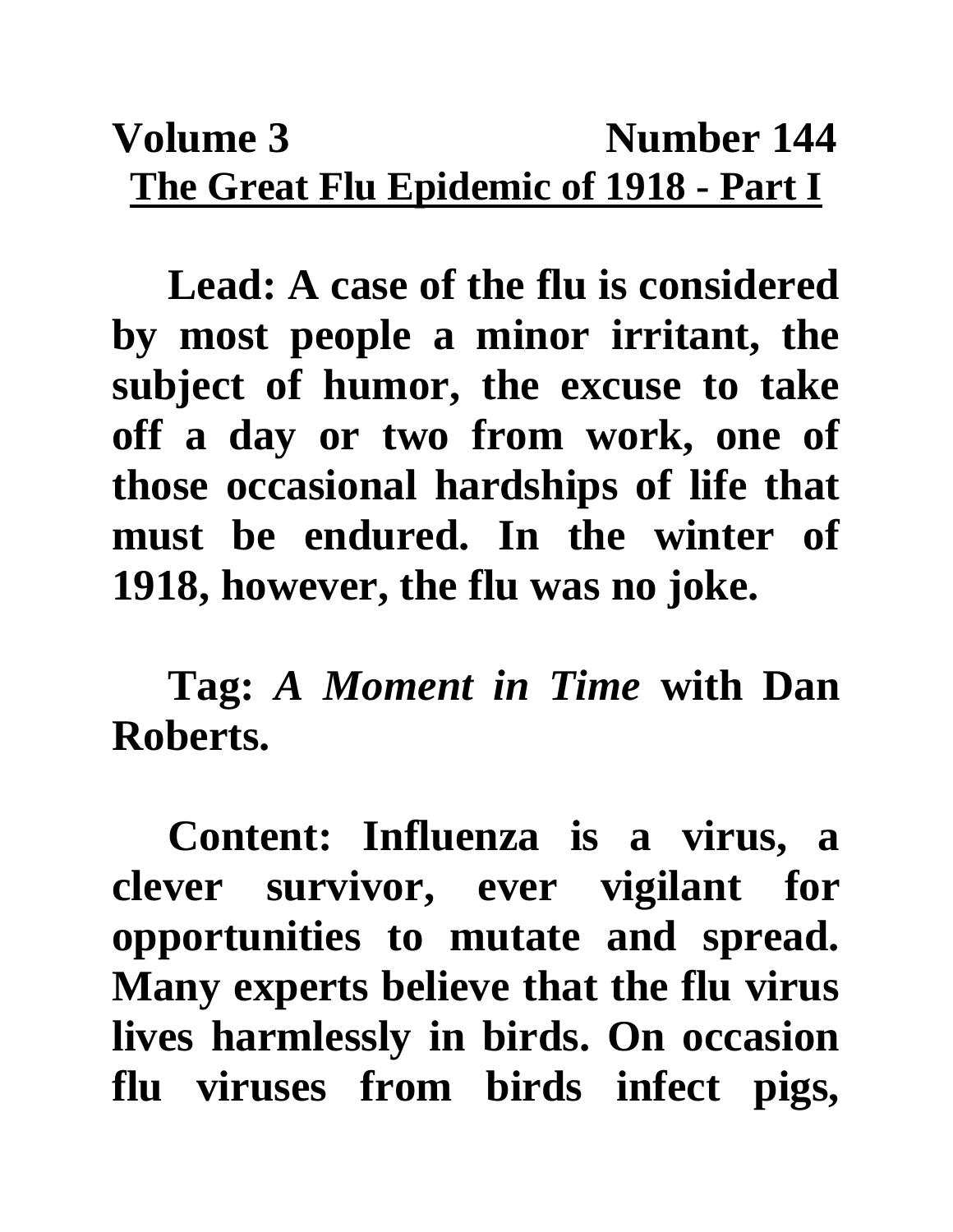**whose immune system then attacks the virus, causing it to mutate. The new virus created in this process is then passed to humans and, depending on the conditions, an outbreak may not be far behind.** 

**While localized eruptions of the flu are fairly common, periodically, some say every 30 to 40 years, a flu epidemic breaks out which can be an international event. If a disease is widely spread and affects populations throughout the world it is called a pandemic. Huge numbers of people are infected and a great many may die. Influenza pandemics have occurred at least three times in the twentieth century: the Hong Kong Flu in 1968, the Asian Flu in 1957, and the Great**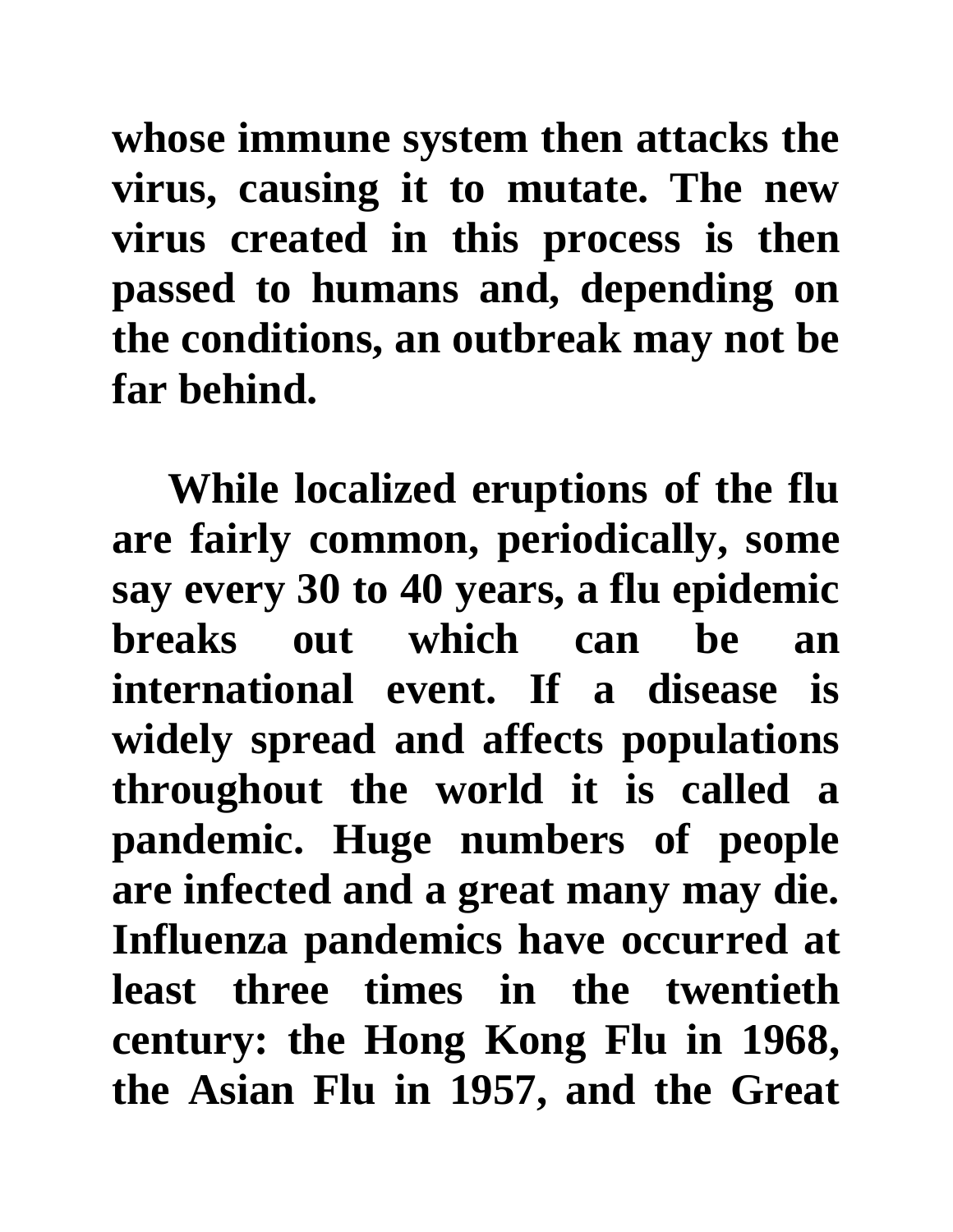**Influenza Pandemic of 1918, commonly known as the Spanish Flu. Recent research has shown that it might properly be called the American Flu.** 

**Both the Hong Kong and Asian outbreaks were found to have mutated in pigs. Now scientists at the Armed Forces Institute, after examining the preserved lung tissue of a soldier who died of the flu in the spring of 1918, have concluded that the so-called Spanish Flu came from American pigs, infected American soldiers, and was spread by U.S. military personnel deployed throughout the world during World War I. Next time: The ironic last great gift of the god of war.**